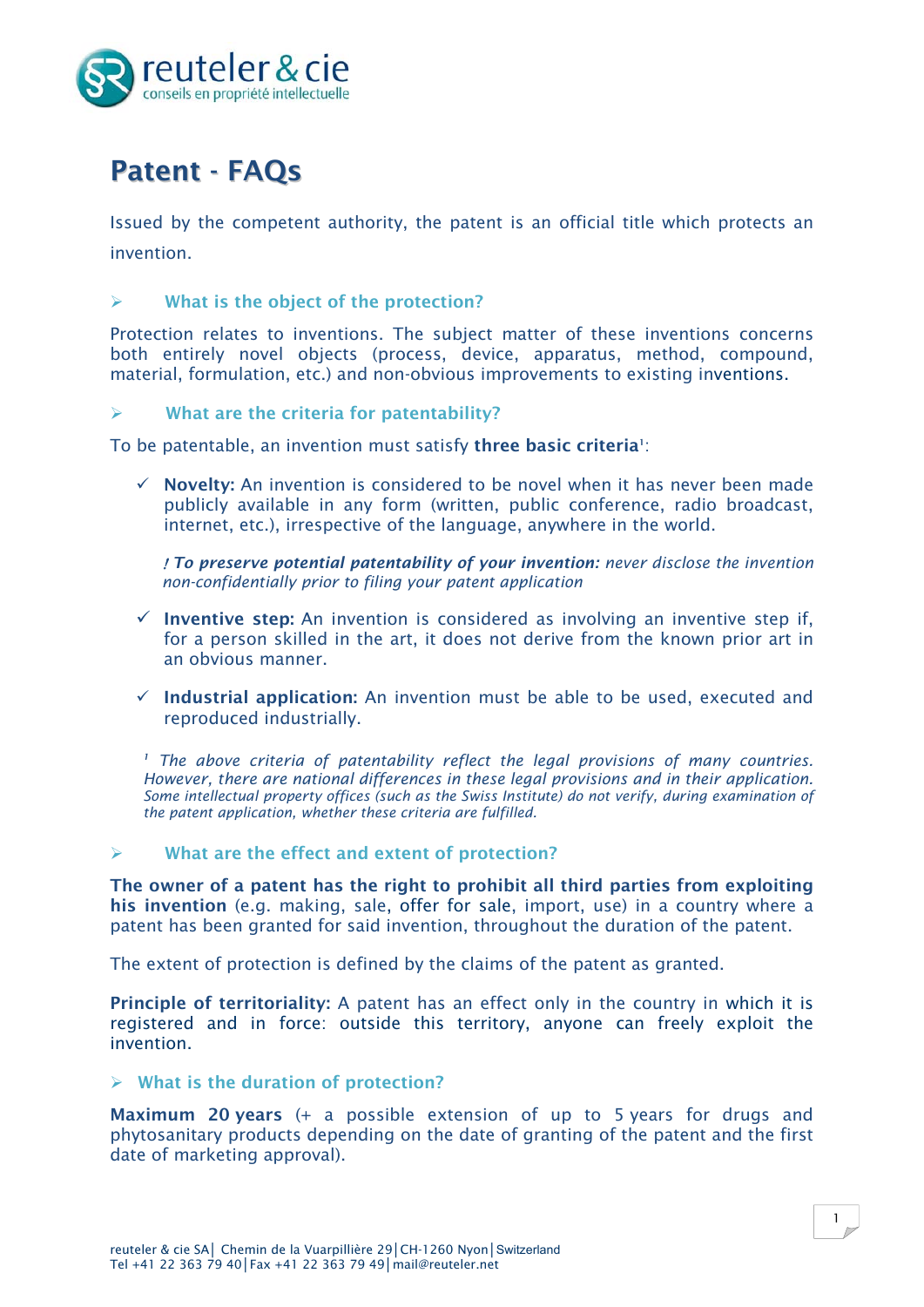

# $\triangleright$  Why protect an invention?

Utility of a patent:

- $\checkmark$  Allows "exclusivity" on the technology employed in products or commercialised processes (differentiation of the products relative to those of competitors)
- $\checkmark$  Provides a marketing tool provides visibility and image associated with innovation
- $\checkmark$  Provides a tool for negotiation in collaborative projects with outside partners or with respect to trading partners (distributors, suppliers, manufacturers)
- $\checkmark$  Converts technology into an intangible property right forming part of the assets of the company (increases company value)
- $\checkmark$  Provides an element for evaluating the innovative character of the R&D function of a company
- $\checkmark$  Facilitates fund-raising, especially for "start-ups"
- $\checkmark$  Is a potential source of revenue (assignment, licenses)

#### $\triangleright$  What is the difference between a patent and a patent application?

The procedure for obtaining a patent starts with filing a patent application with the Intellectual Property Office of the country where protection is sought. This application will then be examined by the Office which will decide on the opportunity for granting a patent for the concerned invention.

The claims of the granted patent determine the scope of patent protection.

 *A patent application does not necessarily result in a granted patent with a scope identical to the original patent application.*

The owner of a patent can initiate an infringement procedure of his patent with the competent Court only after the patent is granted.

#### $\triangleright$  Which marking is possible for the articles covered by a patent?

In the majority of countries, patent law does not require that patented articles are marked as "patented". However, it is recommended to mark the objects as "Patent pending" or "Patent application filed" or "Pat. Pend." followed by the number of the corresponding patent application, or marked as "patented" followed by the number of the corresponding granted patent, to inform the public.

However, any attempt to identify, in a country, an article as being patented, while this is not the case, is punishable by law.

# $\triangleright$  How to file a first patent application?

A first patent application relating to an invention (known as "basic" or "priority" application) is filed with an Intellectual Property Office.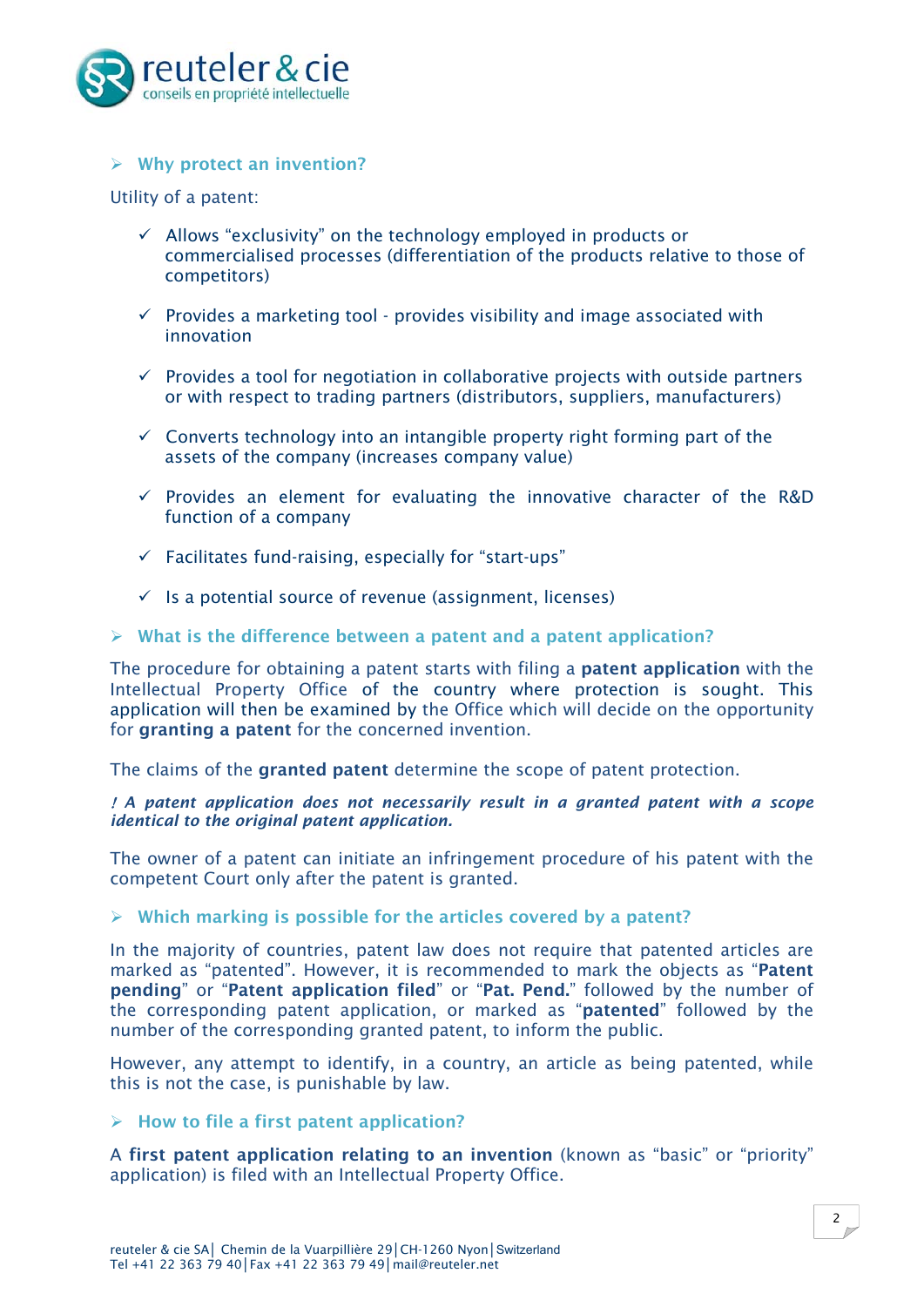

The choice of the Office for this first filing will depend on numerous criteria such as potential economic impact, the need for rapid evaluation of patentability by an official entity, the language chosen for filing, the country of residence or nationality of the inventors<sup>2</sup>, the country where the invention has been made<sup>2</sup>, the budget of the inventor during the first year, etc.

In exchange of the exclusive rights to the invention conferred to the owner of the patent, the law requires that the applicant provides a sufficiently detailed description of the invention at filing of the patent application to allow third parties to execute the invention, with the aim of allowing progress in science and economy via public dissemination of technological knowledge.

 *Consequently, technical aspects which are crucial to the operability of the invention should not be omitted from the description of the invention.* 

A **Patent Attorney** will help you with these steps of drafting and filing a patent application (see heading "What is the role of the patent attorney?").

*<sup>2</sup> In some countries, for example the United States, the law sets an obligation to file the first patent application relating to an invention with their national Office of intellectual Property for an invention made in their country, or as long as one of the inventors is a national or resident of their country.*

 $\triangleright$  How to protect an invention in other countries?

Prior to the expiry of a one-year period from the date of the first filing (known as "priority year"), the owner has the possibility of extending the geographical scope of the protection of the invention by filing one or more national/regional patent applications or an international application covering the countries where protection of the invention is sought.

Various routes of protection are possible and some (non-exhaustive) examples are illustrated in the attached diagrams.

For example:

- $\checkmark$  First filing with the Swiss, European (including Switzerland) or US Patent Office;
- $\checkmark$  "Extension" filing within the priority year by filing one or more national/regional applications (e.g. Europe, United States, etc.) and/or International application (covering 146 States on 07.09.2012).

The choice of the protection route will depend on many criteria such as the countries where the applicant (or possible licensees or assignees) and competitors are active (current or potential activity), the potential economic impact of the invention, the budget of the applicant, etc.

#### $\triangleright$  What is the format of a patent application?

A patent application is structured as illustrated in the attached diagram.

Since patentability of the invention depends on the known prior art, a **preliminary** search to determine the closest prior art can be preferable (see file "Prior art search").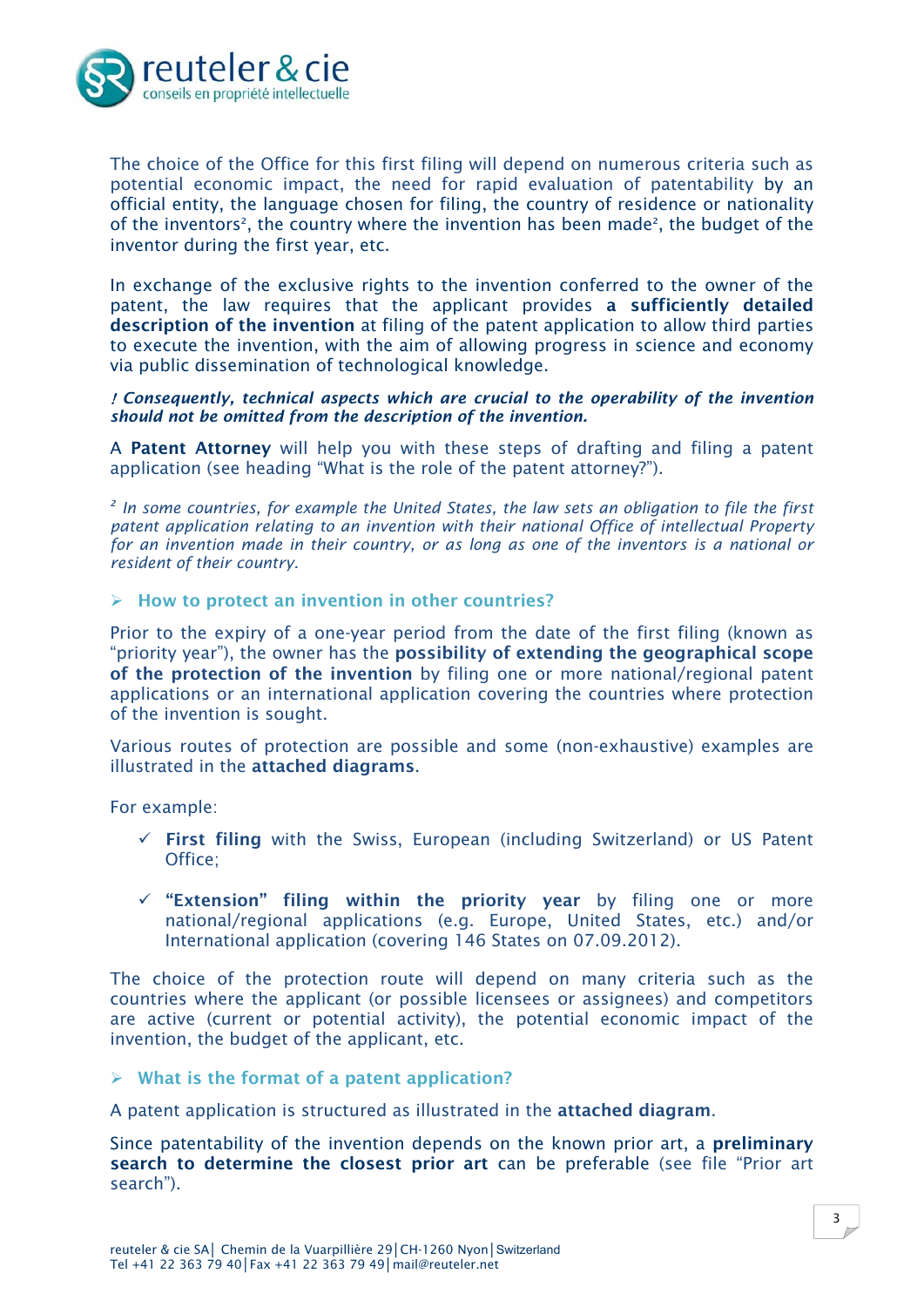

# $\triangleright$  When should a patent application be filed?

Concrete realisation of an invention is not an absolute prerequisite for filing a patent application. However, the description of the invention in the patent application must provide credible and substantial support for ascertaining that the criteria for patentability are properly fulfilled. It is the "workable" character of the invention which will be examined by the patent office on the basis of the information supplied by the inventor within the text of the patent application.

The choice of the appropriate moment for filing is important in working out a protection strategy. The following considerations are important:

 $\checkmark$  avoiding that competitors file on the same subject matter, or avoiding disclosure of the invention prior to filing of the patent application, which would deprive the invention of novelty and, hence, patentability;

BUT also

 $\checkmark$  taking into account the impact of a premature filing, which would risk a rejection due to insufficient description, or which could lead to a limited scope of protection.

Due to the complexity of the procedures and the various possible routes of protection, it is recommended to consult a Patent Attorney, already starting from the initial phases of the project so as to put a solid protection strategy in place.

 $\triangleright$  What is the role of the Patent Attorney?

#### His profile:

- $\checkmark$  Scientific/technical and legal training (qualification exam)
- $\checkmark$  Internal (Industry)/External (Private practice)
- $\checkmark$  Interacts with a network of national attorneys all over the world and with lawyers

#### His role:

- $\checkmark$  Informs and advises on Intellectual Property rights
- $\checkmark$  Guides clients to an appropriate protection (patent, trademark, design, etc.) and advises on a protection strategy
- $\checkmark$  Analyses the patentability of the invention, the state of the art and rights of third parties (freedom to operate)
- $\checkmark$  Drafts and files patent applications, as well as applications for registration of trademarks and designs, etc.
- $\checkmark$  Represents and advises the applicant on steps to take to obtain, defend and/or attack an Intellectual Property right (interaction with the competent Offices, foreign agents, and lawyers in case of litigation)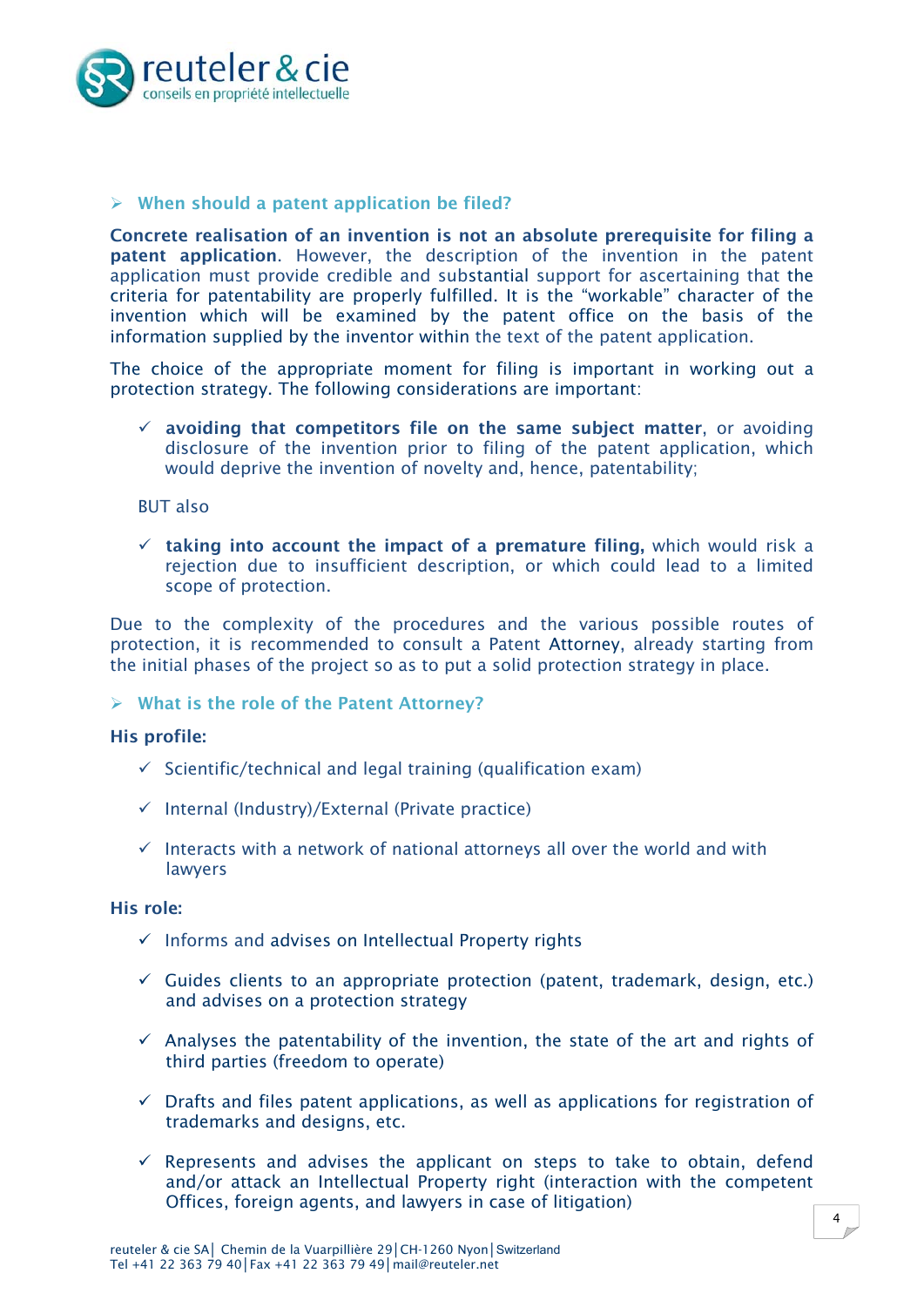

- $\checkmark$  Is in charge of the administrative management of the portfolio of filed/granted rights
- $\checkmark$  Play a part with assignments, licenses, due diligence, infringement, etc.

reuteler & cie SA Patent and Trademark Attorneys

www.reuteler.net